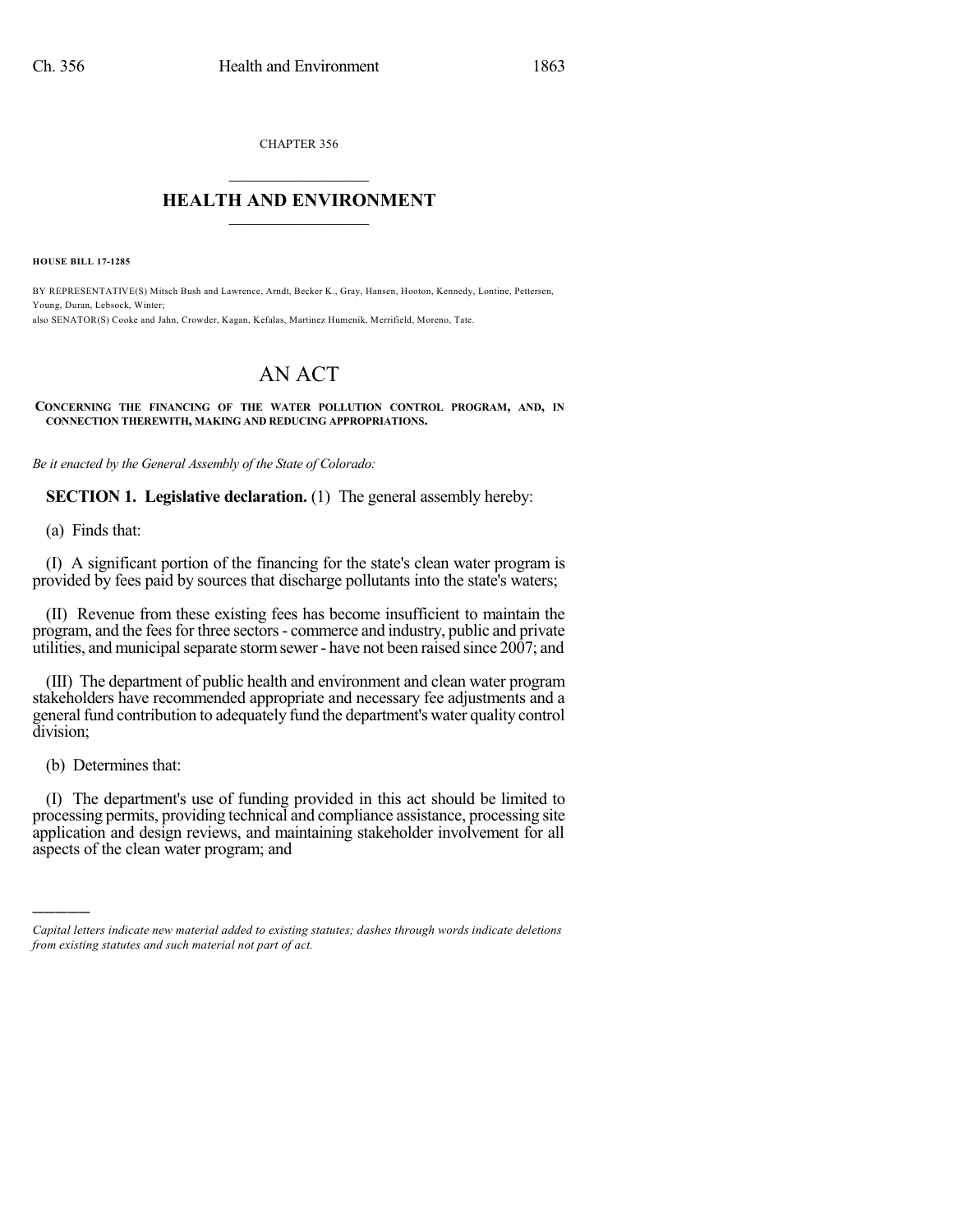(II) The department should develop production metrics for permit issuance, site application and design review, and inspections and should continue to report on costs associated with the clean water sectors; and

(c) Declares that this act is necessary to protect water quality while providing necessary services on which Colorado businesses rely.

**SECTION 2.** In Colorado Revised Statutes, 25-8-502, **amend** (1.1)(b),  $(1.1)(c)(II), (1.1)(c)(III), (1.1)(c)(IV)$  introductory portion,  $(1.1)(d), (1.1)(e), (1.1)(f),$  $(1.2)(a)$  introductory portion,  $(1.2)(a)(I)$  introductory portion,  $(1.2)(a)(II)$ introductoryportion,(1.3)(b)(V),(1.3)(b)(VI),(1.3)(b)(VII),(1.3)(b)(VIII),(1.3)(c), and  $(1.5)(c)$  as follows:

**25-8-502. Application - definitions - fees - funds created - public participation - repeal.** (1.1) For each regulated activity listed in this subsection  $(1.1)$ , the division may assess an annual permit fee and a nonrefundable permit application fee for new permits that must equal fifty percent of the annual permit fee. The full amount of the application fee is credited toward the annual permit fee. All such fees must be in accordance with the following schedules:

(b) The commerce and industry sector includes annual fee schedules for regulated activities associated with mining, hydrocarbon refining, sugar processing, industrial storm water, utilities not included in the private and public utilities sector, manufacturing activities, commercial activities, and all other industrial activities as follows:

## **Facility Categories and Subcategories for Permit Fees within the Commerce and Industry Sector**

|                                                         | <b>Annual Fees</b>         |
|---------------------------------------------------------|----------------------------|
| (I) Sand and gravel and placer mining:                  |                            |
| (A) Pit dewatering only                                 | <del>\$500</del> \$805     |
| (B) Pit dewatering or wash-water discharge              | <del>\$570</del> \$918     |
| (C) Mercury use with discharge impact                   | $$640$ \$1,030             |
| (D) Storm water discharge only                          | <del>\$435</del> \$700     |
| (II) Coal mining:                                       |                            |
| (A) Sedimentation ponds, surface runoff only            | \$980 \$1,578              |
| (B) Mine water, preparation plant discharge             | $$1,320$ \$2,125           |
| (III) Hardrock mining:                                  |                            |
| (A) Mine dewatering from 0 up to 49,999 gallons per day | <del>\$1,140</del> \$1,835 |
| (B) Mine dewatering from 50,000 up to 999,999           |                            |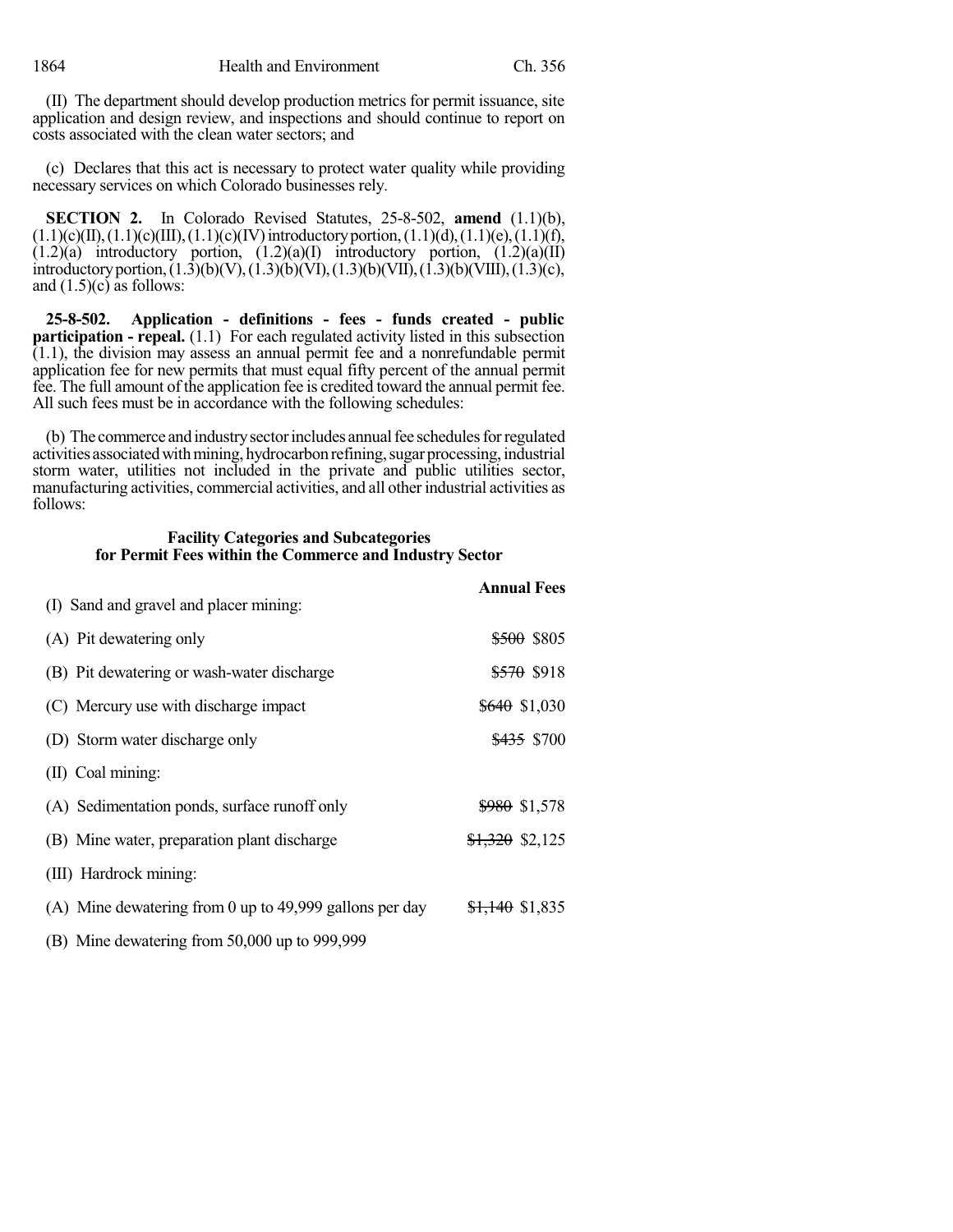| Ch. 356         | <b>Health and Environment</b>                                            | 1865                            |
|-----------------|--------------------------------------------------------------------------|---------------------------------|
|                 | gallons per day                                                          | $\frac{$2,150}{$2,150}$ \$3,462 |
|                 | (C) Mine dewatering, 1,000,000 gallons per day or more                   | <del>\$3,280</del> \$5,281      |
|                 | (D) Mine dewatering and milling with no discharge                        | <del>\$3,280</del> \$5,281      |
|                 | (E) Mine dewatering and milling with discharge                           | \$9,880 \$15,907                |
|                 | (F) No discharge                                                         | <del>\$1,140</del> \$1,835      |
|                 | (G) Milling with discharge from 0 up to 49,999<br>gallons per day        | <del>\$3,350</del> \$5,394      |
|                 | (H) Milling with discharge, 50,000 gallons per day or more               | <del>\$6,680</del> \$10,755     |
| (IV) Oil shale: |                                                                          |                                 |
|                 | (A) Sedimentation ponds, surface runoff only                             | <del>\$1,990</del> \$3,204      |
|                 | (B) Mine water from 0 up to 49,999 gallons per day                       | $\frac{$2,150}{$3,462}$         |
|                 | (C) Mine water from 50,000 up to 999,999 gallons per day                 | <del>\$2,670</del> \$4,299      |
|                 | (D) Mine water from 1,000,000 gallons per day or more                    | $$2,600$ \$4,186                |
|                 | (E) Mine water and process water discharge                               | <del>\$9,880</del> \$15,907     |
|                 | (F) No discharge                                                         | <del>\$1,830</del> \$2,946      |
|                 | (V) General permits:                                                     |                                 |
|                 | (A) Sand and gravel with process discharge and storm water               | <del>\$270</del> \$435          |
|                 | (B) Sand and gravel without process discharge - storm water only         | <del>\$75</del> \$121           |
|                 | (C) Placer mining                                                        | <del>\$520</del> \$837          |
|                 | (D) Coal mining                                                          | <del>\$780</del> \$1,256        |
|                 | (E) Industrial - single municipal industrial - storm water only          | \$185 \$298                     |
|                 | (F) Active mineral mines less than ten acres - storm water only          | <del>\$125</del> \$201          |
|                 | (G) Active mineral mines - ten acres or more - storm water only          | <del>\$375</del> \$604          |
|                 | (H) Inactive mineral mines - storm water only                            | <del>\$75</del> \$121           |
|                 | (I) Department of transportation - sand and gravel<br>storm-water permit | <del>\$4,360</del> \$7,020      |

(J) Coal degasification - process water from 0 up to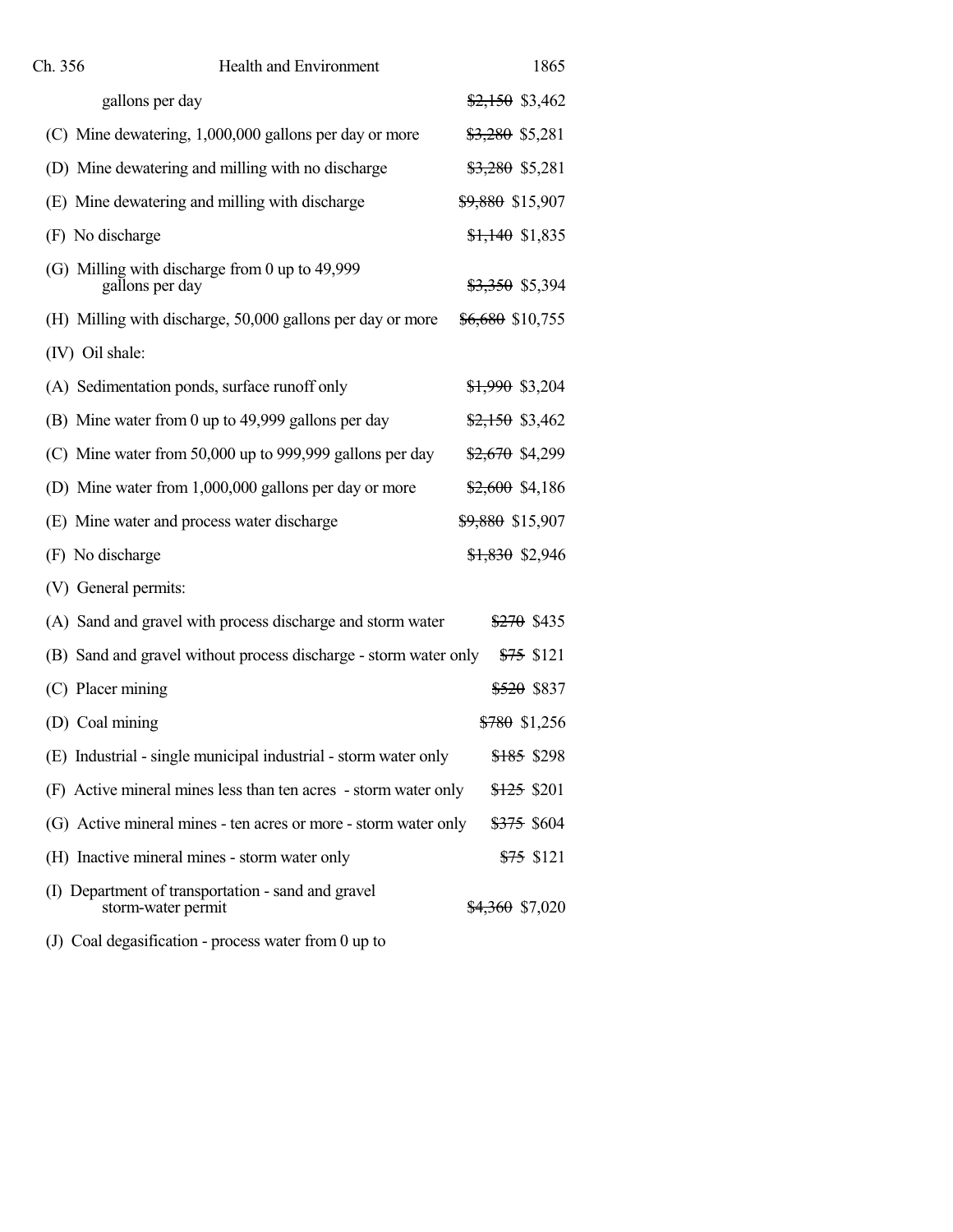| 1866 | <b>Health and Environment</b>                                                       | Ch. 356                     |
|------|-------------------------------------------------------------------------------------|-----------------------------|
|      | 49,999 gallons per day                                                              | $$2,150$ \$3,462            |
|      | (K) Coal degasification - process water from 50,000<br>up to 99,999 gallons per day | <del>\$3,280</del> \$5,281  |
|      | (L) Coal degasification - process water, 100,000<br>gallons per day or more         | <del>\$9,880</del> \$15,907 |
|      | (M) Minimal discharge of industrial or commercial<br>waste waters - general permit  | \$630                       |
|      | (VI) Power plants:                                                                  |                             |
|      | (A) Cooling water only, no discharge                                                | $$1,140$ \$1,835            |
|      | (B) Process water from 0 up to 49,999 gallons per day                               | $$2,150$ \$3,462            |
|      | (C) Process water from 50,000 up to 999,999 gallons per day                         | \$3,280 \$5,281             |
|      | (D) Process water from 1,000,000 up to 4,999,999<br>gallons per day                 | \$9,880 \$15,907            |
|      | (E) Process water, 5,000,000 gallons per day or more                                | <del>\$9,880</del> \$15,907 |
|      | (VII) Sugar processing:                                                             |                             |
|      | (A) Cooling water only, no discharge                                                | $$1,210$ \$1,948            |
|      | (B) Process water from 0 up to 49,999 gallons per day                               | \$1,480 \$2,383             |
|      | (C) Process water from 50,000 up to 999,999 gallons per day                         | <del>\$3,700</del> \$5,957  |
|      | (D) Process water from $1,000,000$ up to $4,999,999$<br>gallons per day             | <del>\$9,880</del> \$15,907 |
|      | (E) Process water, 5,000,000 gallons per day or more                                | <del>\$9,880</del> \$15,907 |
|      | (VIII) Petroleum refining:                                                          |                             |
|      | (A) Cooling water only, no discharge                                                | $$1,140$ \$1,835            |
|      | (B) Process water from 0 up to 49,999 gallons per day                               | $\frac{$2,560}{$4,122}$     |
|      | (C) Process water from 50,000 up to 999,999 gallons per day                         | <del>\$3,285</del> \$5,289  |
|      | (D) Process water from $1,000,000$ up to $4,999,999$<br>gallons per day             | <del>\$9,880</del> \$15,907 |
|      | (E) Process water, 5,000,000 gallons per day or more                                | <del>\$9,880</del> \$15,907 |
|      | (IX) Fish hatcheries                                                                | $$820$ \$1,320              |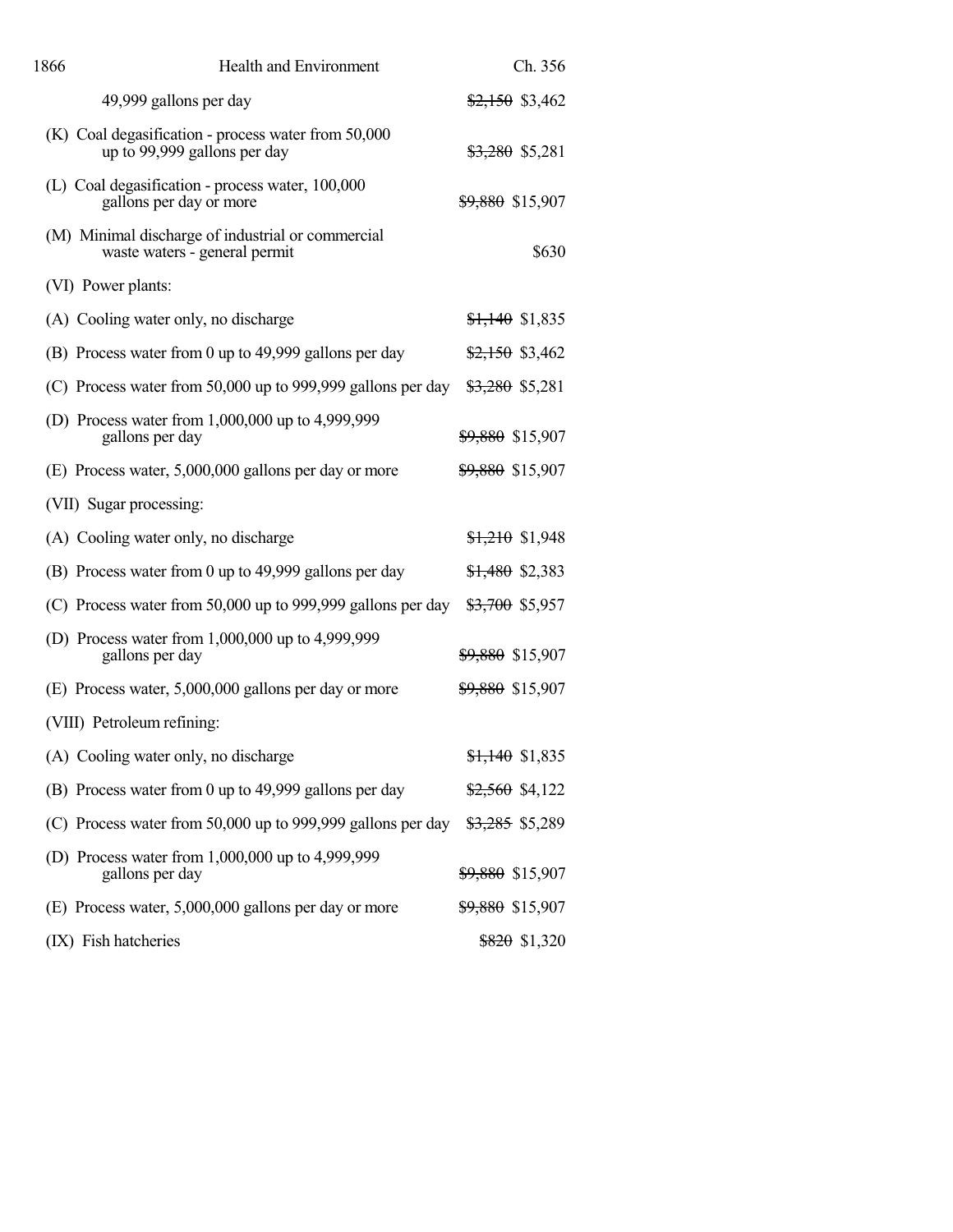| Ch. 356                                                                  | <b>Health and Environment</b>                               | 1867                         |
|--------------------------------------------------------------------------|-------------------------------------------------------------|------------------------------|
| (X) Manufacturing and other industry:                                    |                                                             |                              |
| (A) Cooling water only                                                   |                                                             | $$1,140$ \$1,835             |
|                                                                          | (B) Process water from 0 up to 49,999 gallons per day       | $$2,150$ \$3,462             |
|                                                                          | (C) Process water from 50,000 up to 999,999 gallons per day | \$3,280 \$5,281              |
| gallons per day                                                          | (D) Process water from $1,000,000$ up to $4,999,999$        | <del>\$9,880</del> \$15,907  |
| gallons per day                                                          | (E) Process water from 5,000,000 up to 19,999,999           | \$12,140 \$19,545            |
|                                                                          | (F) Process water, 20,000,000 gallons per day or more       | <del>\$19,760</del> \$31,814 |
| (G) No discharge                                                         |                                                             | $$1,480$ \$2,383             |
| (H) Amusement and recreation services                                    |                                                             | <del>\$1,480</del> \$2,383   |
| (XI) Individual industrial storm-water permits:                          |                                                             |                              |
| (A) Individual industrial - less than ten acres                          |                                                             | <del>\$295</del> \$475       |
| (B) Individual industrial - ten acres or more                            |                                                             | \$375 \$604                  |
| (C) Individual industrial - storm water only<br>- international airports |                                                             | <del>\$6,220</del> \$10,014  |

(c) The construction sector includes annual fee schedules for regulated activities associated with construction activities as follows:

# **Facility Categories and Subcategories for Permit Fees within the Construction Sector**

|                                                                                                                                                | <b>Annual Fees</b> |
|------------------------------------------------------------------------------------------------------------------------------------------------|--------------------|
| (II) General permits:                                                                                                                          |                    |
| $(A)$ to $(D)$ Repealed.                                                                                                                       |                    |
| (E) Department of transportation (DOT) - storm-water<br>construction discharges from projects where<br>DOT is the permittee - statewide permit | \$9,400            |
| (F) Minimal discharge of industrial or commercial wastewater                                                                                   | \$630              |
| (G) Low complexity effective on and after July 1, 2016                                                                                         | \$820              |
| (H) High complexity effective on and after July 1, 2016                                                                                        | \$2,000            |
|                                                                                                                                                |                    |

(I) Construction - storm water only; less than 1 acre of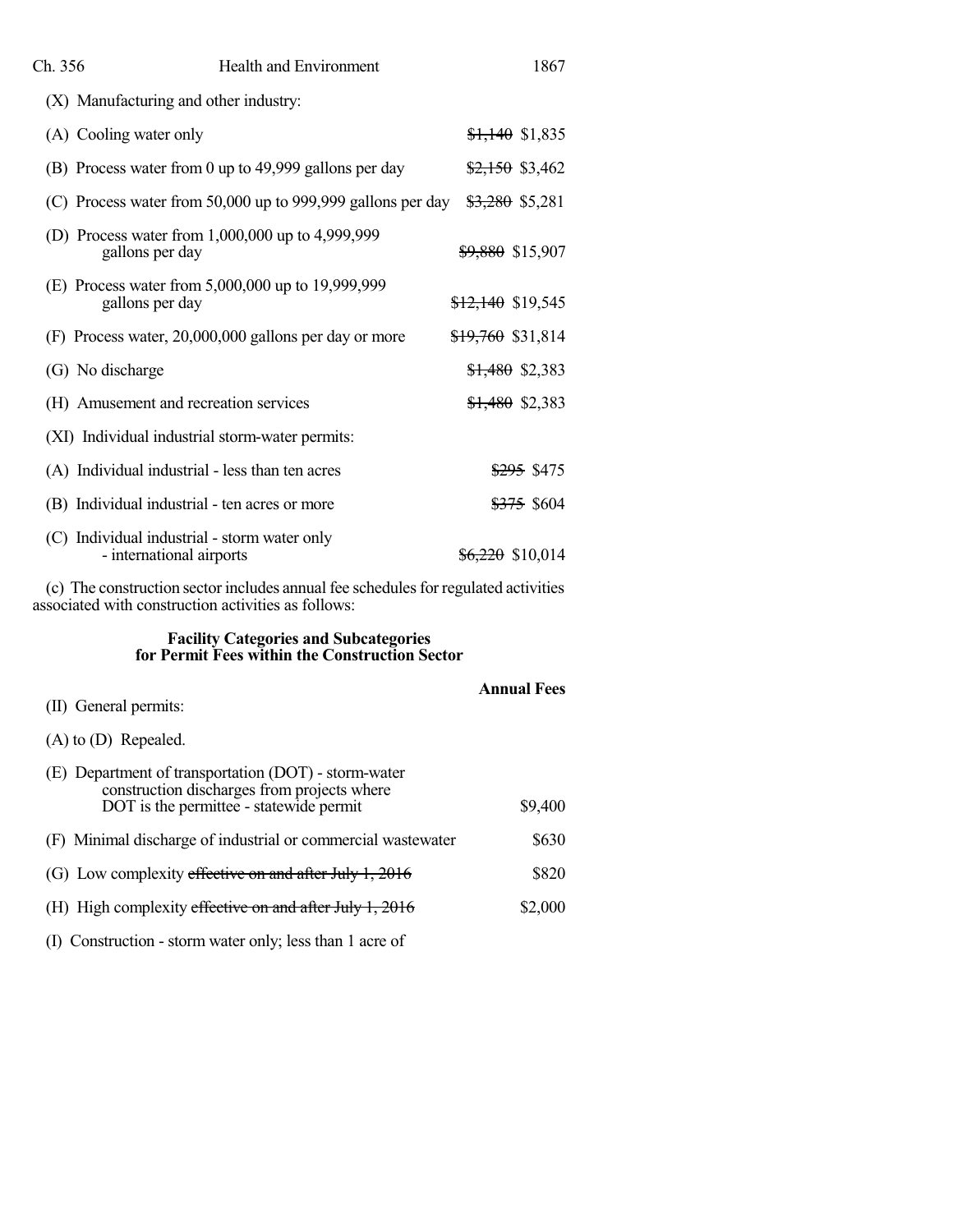| 1868 | <b>Health and Environment</b>                                                                                  | Ch. 356 |
|------|----------------------------------------------------------------------------------------------------------------|---------|
|      | disturbed area effective on and after July 1, 2016                                                             | \$165   |
|      | (J) Construction - storm water only; from 1 acre to less<br>than 30 acres effective on and after July 1, 2016  | \$350   |
|      | (K) Construction - storm water only; 30 acres or more of<br>disturbed area effective on and after July 1, 2016 | \$540   |

(III) Effective on and after July 1, 2016, The fee for an individual permit for construction activity is four thousand four hundred dollars; and

(IV) The division shall use the revenue generated by the fees contained in  $sub-subparagrams (G), (H), (I), (J), and (K) of subparazen (II) of this paragraph$ (e) SUBSECTIONS  $(1.1)(c)(II)(G)$  TO  $(1.1)(c)(II)(K)$  and subparagraphs  $(I)$  and  $(H)$ of this paragraph (c)  $(1.1)(c)(III)$  OF THIS SECTION to continue to fund the administration and oversight of the construction sector and shall use the increased revenue, when compared with the revenue generated by the CORRESPONDING fees contained in subcategories 2, 8, 9A, and 9B of sub-subparagraph (G) and sub-subparagraphs  $(H)$ ,  $(H)$ ,  $(J)$ , and  $(L)$  of subparagraph  $(H)$  of paragraph  $(b)$  of subsection  $\overrightarrow{1}$  of this section as they existed on June 30, 2016, to fund new services provided under the alternative compliance assurance model. The division shall not use the increased revenue to fund additional enforcement staff. The division may use the increased revenue for the following purposes:

(d) The pesticide sector includes annual fee schedules for regulated activities associated with pesticide applications that are regulated under the federal act as follows: For a general permit, decision makers with pesticide application on or over waters of the state that are subject to annual reporting requirements under the pesticide general permit, an annual fee of two hundred seventy-five EIGHTY-ONE dollars.

(e) The public and private utilities sector includes annual fee schedules for regulated activities associated with the operation of domestic wastewater treatment works, water treatment facilities, reclaimed water systems, and industrial operations that discharge to a domestic wastewater treatment works as follows:

#### **Facility Categories and Subcategories for Permit Fees within the Public and Private Utilities Sector**

|                                                     | <b>Annual Fees</b>     |
|-----------------------------------------------------|------------------------|
| (I) Water treatment plants:                         |                        |
| (A) Intermittent discharge                          | <del>\$570</del> \$695 |
| (B) Routing discharge                               | $$820$ \$1,000         |
| (II) General permits:                               |                        |
| (A) Water treatment plants - intermittent discharge | <del>\$475</del> \$580 |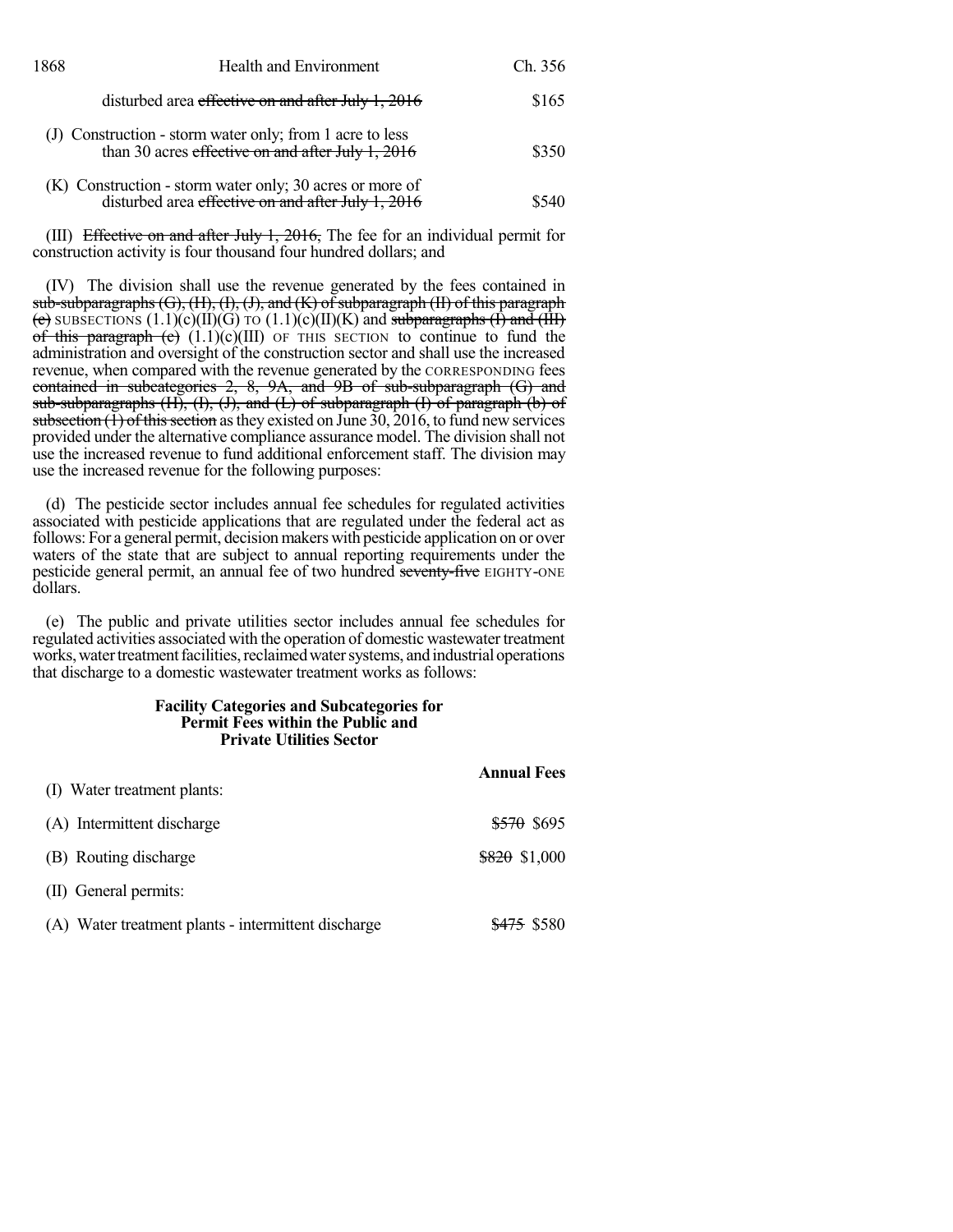| Ch. 356<br><b>Health and Environment</b>                                                                     | 1869                            |
|--------------------------------------------------------------------------------------------------------------|---------------------------------|
| (B) Water treatment plants - routine discharge                                                               | <del>\$715</del> \$872          |
| (C) Discharges associated with treated water distribution<br>systems for a population of 3,300 or fewer      | \$105 \$128                     |
| (D) Discharges associated with treated water distribution<br>systems for a population from 3,301 up to 9,999 | $$210$ \$256                    |
| (E) Discharges associated with treated water distribution<br>systems for a population of 10,000 or more      | <del>\$315</del> \$384          |
| (III) Domestic wastewater - lagoons:                                                                         |                                 |
| (A) Sewage from 0 up to 49,999 gallons per day                                                               | \$525 \$641                     |
| (B) Sewage from 50,000 up to 99,999 gallons per day                                                          | \$845 \$1,031                   |
| (C) Sewage from 100,000 up to 499,999 gallons per day                                                        | \$1,230 \$1,501                 |
| (D) Sewage from 500,000 up to 999,999 gallons per day                                                        | $\frac{$2,120}{$2,120}$ \$2,586 |
| (E) Sewage from $1,000,000$ up to $1,999,999$ gallons per day                                                | $\frac{$3,170}{$3,867}$         |
| (F) Sewage, 2,000,000 gallons per day or more                                                                | \$6,460 \$7,881                 |
| (IV) Domestic wastewater - mechanical plants:                                                                |                                 |
| (A) Sewage from 0 up to 19,999 gallons per day                                                               | <del>\$615</del> \$750          |
| (B) Sewage from 20,000 up to 49,999 gallons per day                                                          | $$980$ \$1,196                  |
| (C) Sewage from 50,000 up to 99,999 gallons per day                                                          | $$1,440$ \$1,757                |
| (D) Sewage from 100,000 up to 499,999 gallons per day                                                        | \$2,240 \$2,733                 |
| (E) Sewage from 500,000 up to 999,999 gallons per day                                                        | <del>\$3,720</del> \$4,538      |
| (F) Sewage from $1,000,000$ up to 2,499,999 gallons per day                                                  | <del>\$6,090</del> \$7,430      |
| (G) Sewage from 2,500,000 up to 9,999,999 gallons<br>per day                                                 | $$11,410$ \$13,920              |
| (H) Sewage from 10,000,000 up to 49,999,999<br>gallons per day                                               | \$19,780 \$24,132               |
| (I) Sewage from 50,000,000 up to 99,999,999<br>gallons per day                                               | <del>\$22,820</del> \$27,840    |
| (J) Sewage, 100,000,000 gallons per day or more                                                              | \$25,100 \$30,622               |
|                                                                                                              |                                 |

(V) Domestic facilities discharge to unclassified waters - general permit: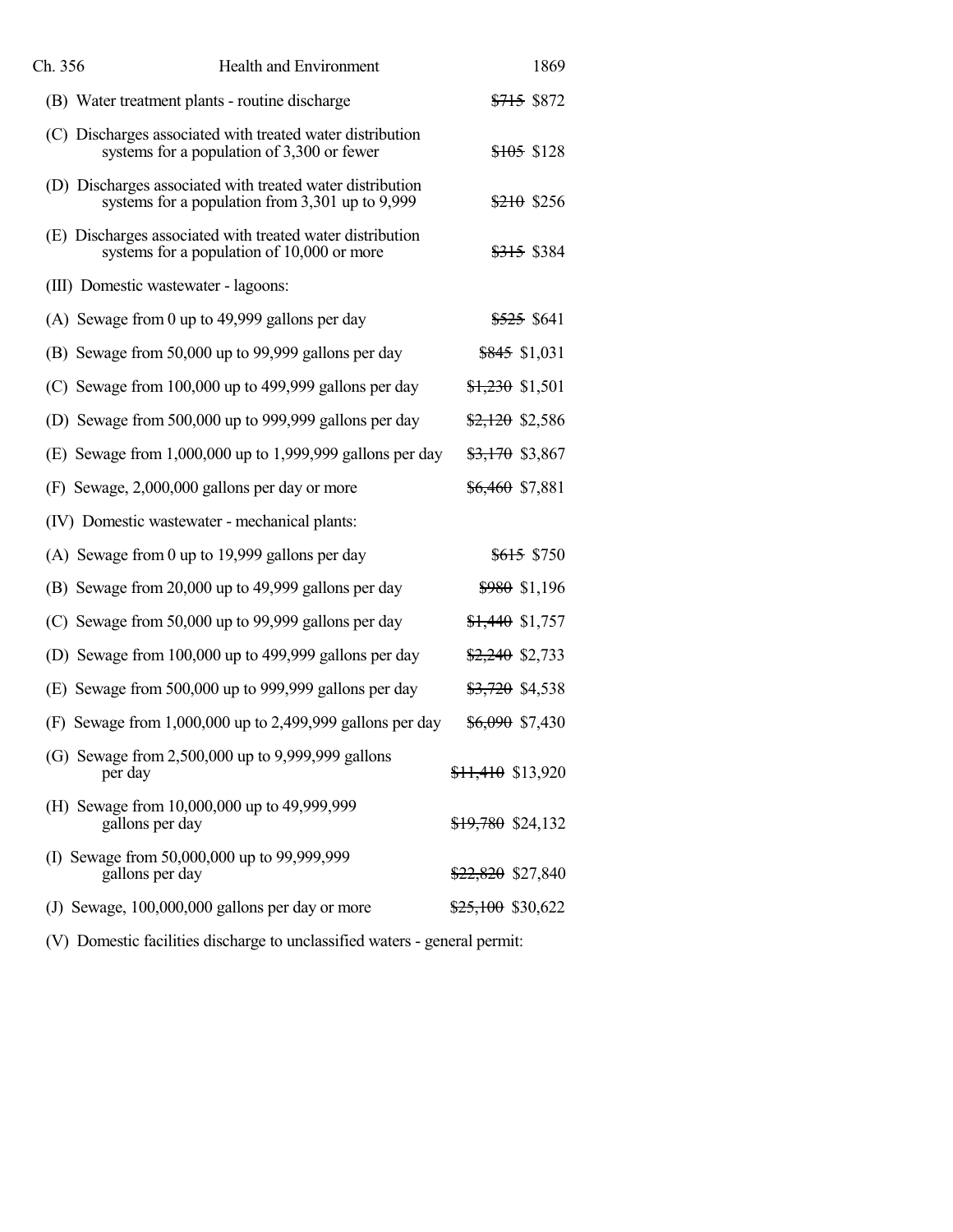| 1870 | <b>Health and Environment</b>                         | Ch. 356                |
|------|-------------------------------------------------------|------------------------|
|      | (A) Sewage from 0 up to 49,999 gallons per day        | <del>\$455</del> \$555 |
|      | (B) Sewage from 50,000 up to 199,999 gallons per day  | \$800 \$976            |
|      | (C) Sewage from 200,000 up to 599,999 gallons per day | $$1,170$ \$1,427       |
|      | (D) Sewage from 600,000 up to 999,999 gallons per day | $$1,860$ \$2,269       |

(VI) Industrial dischargers subject to categorical effluent standards discharging to publicly owned treatment works with pretreatment programs, not including categorical industries subject to zero-discharge standards:

| (A) Very low flow - less than 100 gallons per day | <del>\$292</del> \$356     |
|---------------------------------------------------|----------------------------|
| (B) 100 up to 9,999 gallons per day               | <del>\$699</del> \$853     |
| (C) 10,000 up to 50,000 gallons per day           | $$1,047$ \$1,277           |
| (D) More than 50,000 gallons per day              | <del>\$1,397</del> \$1,704 |

(VII) All other significant industrial dischargers discharging to publicly owned treatment works with pretreatment, including categorical industries subject to zero-discharge standards:

| $(A)$ Less than 10,000 gallons per day  | <del>\$175</del> \$214 |  |
|-----------------------------------------|------------------------|--|
| (B) 10,000 up to 50,000 gallons per day | <del>\$349</del> \$426 |  |
| $(C)$ More than 50,000 gallons per day  | \$465 \$567            |  |
| (D) Pit dewatering only                 | <del>\$270</del> \$329 |  |

(VIII) Industrial dischargers subject to categorical effluent standards discharging to publicly owned treatment works without pretreatment programs, not including categorical industries subject to zero discharge standards:

| $(A)$ Less than 10,000 gallons per day  |                            | <del>\$815</del> \$994 |
|-----------------------------------------|----------------------------|------------------------|
| (B) 10,000 up to 50,000 gallons per day | \$1,280 \$1,562            |                        |
| $(C)$ More than 50,000 gallons per day  | <del>\$1,746</del> \$2,130 |                        |

(IX) All other significant industrial dischargers discharging to publicly owned treatment works without pretreatment programs, including categorical industries subject to zero-discharge standards:

| $(A)$ Less than 10,000 gallons per day  | \$349 \$426            |  |
|-----------------------------------------|------------------------|--|
| (B) 10,000 up to 50,000 gallons per day | <del>\$524</del> \$639 |  |
| $(C)$ More than 50,000 gallons per day  | \$699 \$853            |  |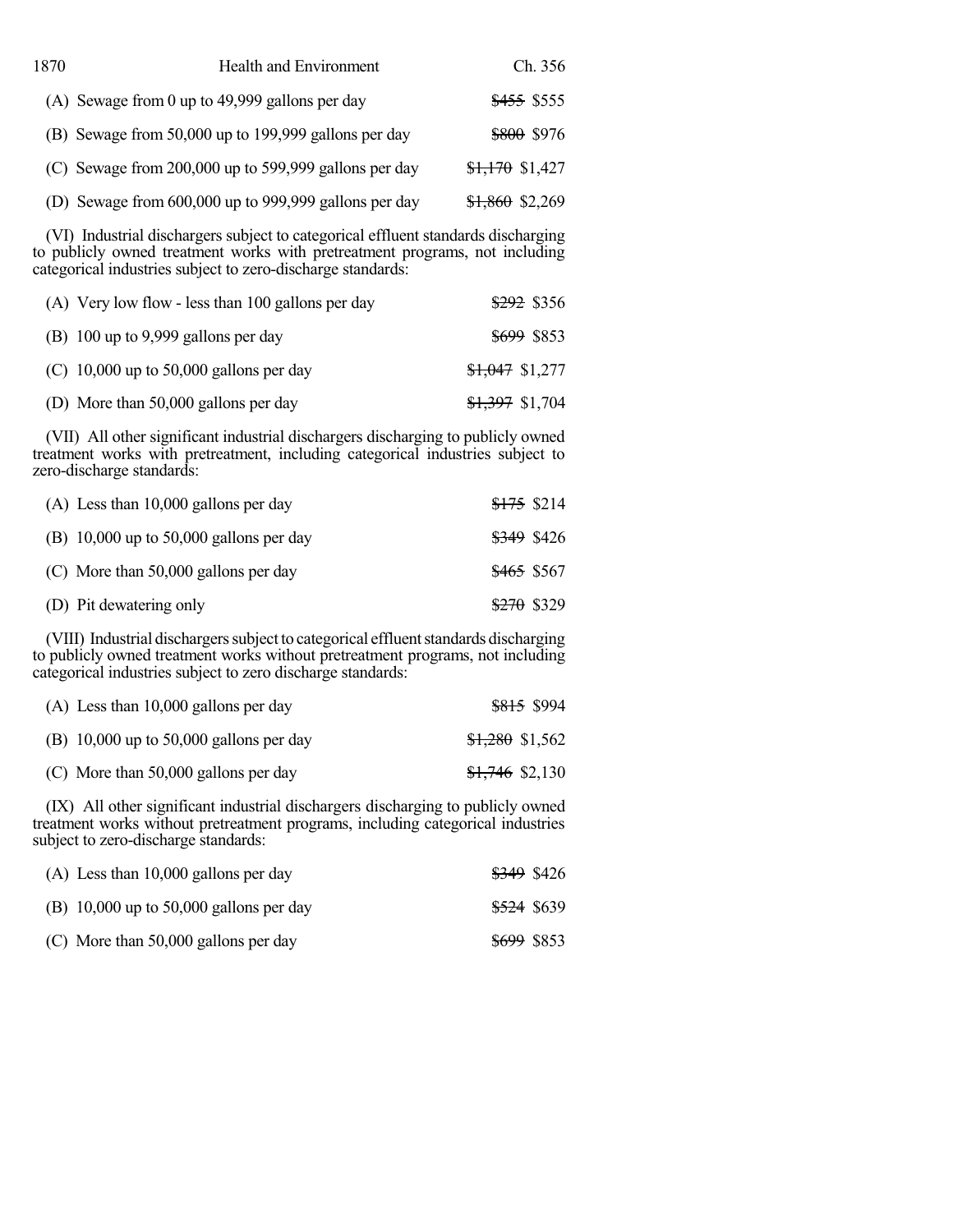| Ch. 356 | <b>Health and Environment</b>                                                | 1871                       |
|---------|------------------------------------------------------------------------------|----------------------------|
|         | (X) Domestic wastewater - lagoons:                                           |                            |
|         | (A) Sewage from 0 up to 49,999 gallons per day                               | <del>\$75</del> \$92       |
|         | (B) Sewage from 50,000 up to 99,999 gallons per day                          | <del>\$75</del> \$92       |
|         | (C) Sewage from 100,000 up to 499,999 gallons per day                        | <del>\$75</del> \$92       |
|         | (D) Sewage from 500,000 up to 999,999 gallons per day                        | <del>\$75</del> \$92       |
|         | (E) Sewage from $1,000,000$ up to 2,499,999 gallons per day                  | <del>\$81</del> \$99       |
|         | (F) Sewage, 2,500,000 gallons per day or more                                | \$94 \$115                 |
|         | (XI) Domestic wastewater - mechanical plants:                                |                            |
|         | (A) Sewage from 0 up to 19,999 gallons per day                               | <del>\$75</del> \$92       |
|         | (B) Sewage from 20,000 up to 49,999 gallons per day                          | <del>\$75</del> \$92       |
|         | (C) Sewage from 50,000 up to 99,999 gallons per day                          | <del>\$75</del> \$92       |
|         | (D) Sewage from 100,000 up to 499,999 gallons per day                        | <del>\$75</del> \$92       |
|         | (E) Sewage from 500,000 up to 999,999 gallons per day                        | <del>\$75</del> \$92       |
|         | (F) Sewage from $1,000,000$ up to 2,499,999 gallons per day                  | <del>\$81</del> \$99       |
|         | (G) Sewage from $2,500,000$ up to $9,999,999$ gallons per day                | \$94 \$115                 |
|         | (H) Sewage from 10,000,000 up to 49,999,999 gallons per day                  | <del>\$105</del> \$128     |
|         | (I) Sewage from 50,000,000 up to 99,999,999 gallons per day                  | <del>\$117</del> \$143     |
|         | (J) Sewage, 100,000,000 gallons per day or more                              | \$128 \$156                |
|         | (XII) Wastewater reuse authorizations:                                       |                            |
|         | (A) Facility capacity of less than 100,000 gallons per day                   | \$450 \$549                |
|         | (B) Facility capacity from 100,000 gallons to 499,999<br>gallons per day     | $$840$ \$1,025             |
|         | (C) Facility capacity from 500,000 gallons to 999,999<br>gallons per day     | $$1,400$ \$1,708           |
|         | (D) Facility capacity from 1,000,000 gallons to 2,499,999<br>gallons per day | $$2,300$ \$2,806           |
|         | (E) Facility capacity from 2,500,000 gallons to 9,999,999<br>gallons per day | <del>\$4,300</del> \$5,246 |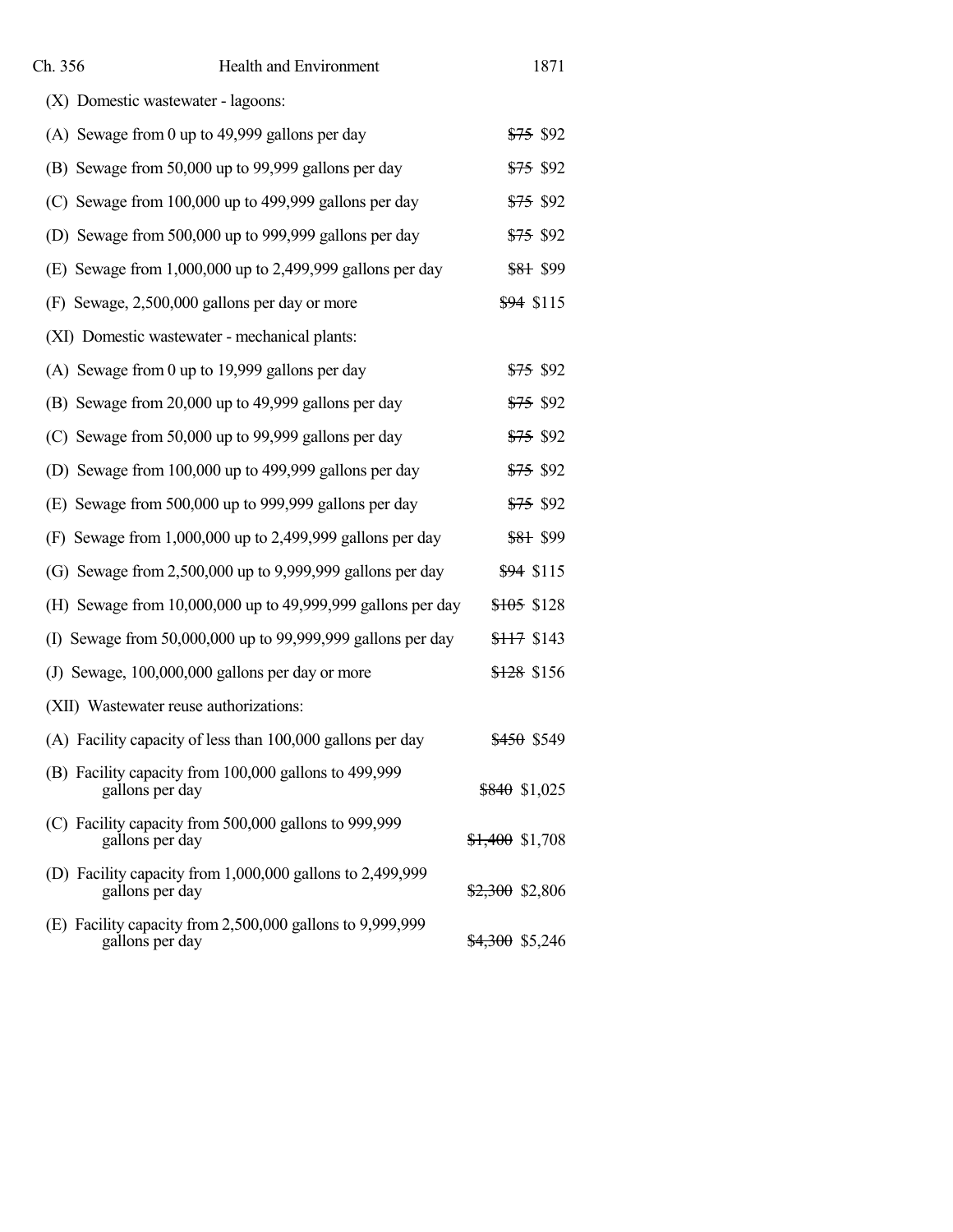| 1872                                                                                                                                                                                           | <b>Health and Environment</b>                                          | Ch. 356                         |
|------------------------------------------------------------------------------------------------------------------------------------------------------------------------------------------------|------------------------------------------------------------------------|---------------------------------|
|                                                                                                                                                                                                | (F) Facility capacity, 10,000,000 gallons per day or more              | <del>\$6,300</del> \$7,686      |
|                                                                                                                                                                                                | (XIII) and (XIV) Repealed.                                             |                                 |
| (f) The municipal separate storm sewer systems sector includes annual fees for<br>regulated activities associated with the operation of municipal separate storm sewer<br>systems, as follows: |                                                                        |                                 |
| <b>Facility Categories and Subcategories for</b><br>Permit Fees within the Municipal Separate<br><b>Storm Sewer System Sector</b>                                                              |                                                                        |                                 |
|                                                                                                                                                                                                |                                                                        | <b>Annual Fees</b>              |
|                                                                                                                                                                                                | (I) MS4 general permits:                                               |                                 |
|                                                                                                                                                                                                | (A) Storm water municipal for a population of $10,000$ or fewer        | \$355 \$462                     |
|                                                                                                                                                                                                | (B) Storm water municipal for a population from<br>10,000 up to 49,999 | <del>\$810</del> \$1,053        |
|                                                                                                                                                                                                | (C) Storm water municipal for a population from<br>50,000 up to 99,999 | $\frac{$2,020}{$2,020}$ \$2,626 |
|                                                                                                                                                                                                | (D) Storm water municipal for a population of<br>100,000 or more       | $$4,050$ \$5,265                |
|                                                                                                                                                                                                | (II) MS4 individual permits:                                           |                                 |
|                                                                                                                                                                                                | (A) Municipalities with a population from                              |                                 |

| (B) Municipalities with a population from<br>50,000 up to 99,999                                                                           | \$3,110 \$4,043   |
|--------------------------------------------------------------------------------------------------------------------------------------------|-------------------|
| (C) Municipalities with a population from<br>$100,000$ up to $249,999$                                                                     | \$6,225 \$8,093   |
| (D) Municipalities with a population of<br>$250,000$ or more                                                                               | \$10,580 \$13,754 |
| (E) Statewide permit for municipal separate storm<br>water systems, owned or operated by the<br>department of transportation, in municipal |                   |

10,000 up to 49,999  $\frac{$1,245}{$1,619}$ 

areas where storm water permits are required  $\frac{$4,360}{$5,668}$ 

 $(1.2)(a)$  For the activities listed in this subsection  $(1.2)$  associated with reviewing requests for certifications under section 401 of the federal act and this article ARTICLE 8, known as "401 certificates", the divisionmayassess a fee forthe review. There is hereby created in the state treasury the water quality certification sector fund, which consists of fees collected pursuant to this subsection  $(1.2)$ . The division shall transmit the fees to the state treasurer, who shall credit them to the water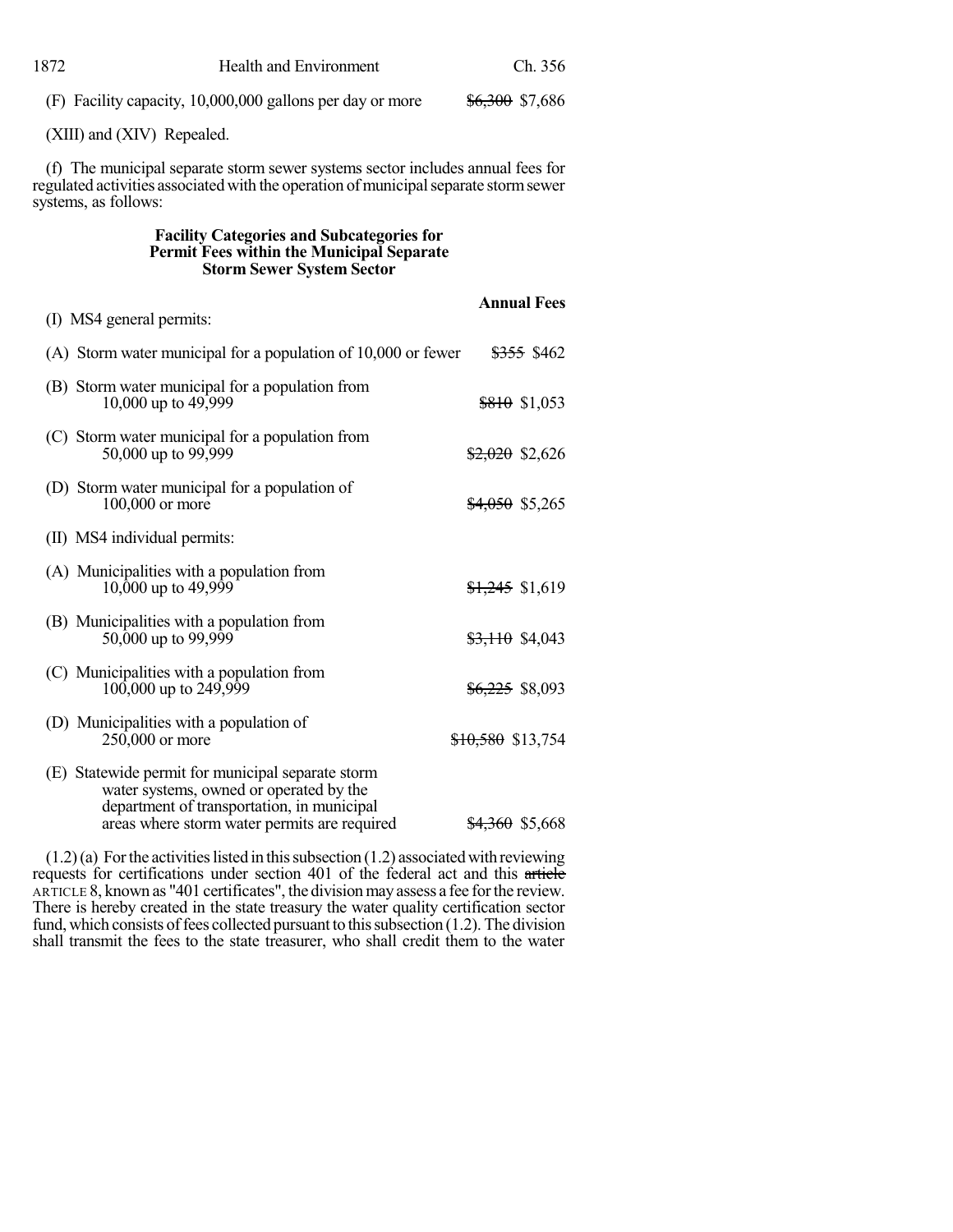quality certification sector fund. All such fees must be in accordance with the following schedules:

(I) The fee for a tier 1 project is one thousand one hundred TWENTY-TWO dollars, which must be submitted with the certification application. Tier 1 projects are projects that incur minimal costs and minimal water quality impacts. Tier 1 includes certifications of channel stabilization projects and single drainage improvement projects. Typical characteristics of tier 1 projects may include all or some of the following:

(II) The fee for a tier 2 project is three thousand eight hundred SEVENTY-SIX dollars, which must be submitted with the certification application. Tier 2 projects are projects that incur moderate costs and potential water quality impacts. Tier 2 includes certifications of projects that affect multiple drainages. Typical characteristics of tier 2 projects may include all or some of the following:

(1.3) For each service listed below, the division may assess a fee for the service, and all such fees must be in accordance with the following schedules:

(b) Preliminary effluent limitations:

## **Facility Categories and Subcategories for Preliminary Effluent Limitations**

|                                                                                                                   | <b>Fees</b>                |
|-------------------------------------------------------------------------------------------------------------------|----------------------------|
| (V) Preliminary effluent limitations for individual permits:                                                      |                            |
| $(A)$ Less than 100,000 gallons per day                                                                           | $$2,100$ \$2,562           |
| (B) 100,000 to 999,999 gallons per day                                                                            | $\frac{$4,200}{$5,124}$    |
| (C) $1,000,000$ to 9,999,999 gallons per day                                                                      | <del>\$6,300</del> \$7,686 |
| (D) $10,000,000$ or more gallons per day                                                                          | $$8,400$ \$10,248          |
| (VI) Preliminary effluent limitations for general<br>permits from 0 up to $1,000,000$ gallons per day             | <del>\$1,050</del> \$1,281 |
| (VII) Preliminary effluent limitations for discharges to groundwater:                                             |                            |
| $(A)$ Minor facilities, less than 1,000,000 gallons per day                                                       | <del>\$525</del> \$641     |
| (B) Major facilities, 1,000,000 gallons per day or more                                                           | \$840 \$1,025              |
| Review of preliminary effluent limitations for individual permits<br>(VIII)<br>professionally prepared by others: |                            |
| $(A)$ Minor facilities, less than $1,000,000$ gallons per day                                                     | <del>\$1,575</del> \$1,922 |
| (B) Major facilities, 1,000,000 gallons per day or more                                                           | <del>\$3,150</del> \$3,843 |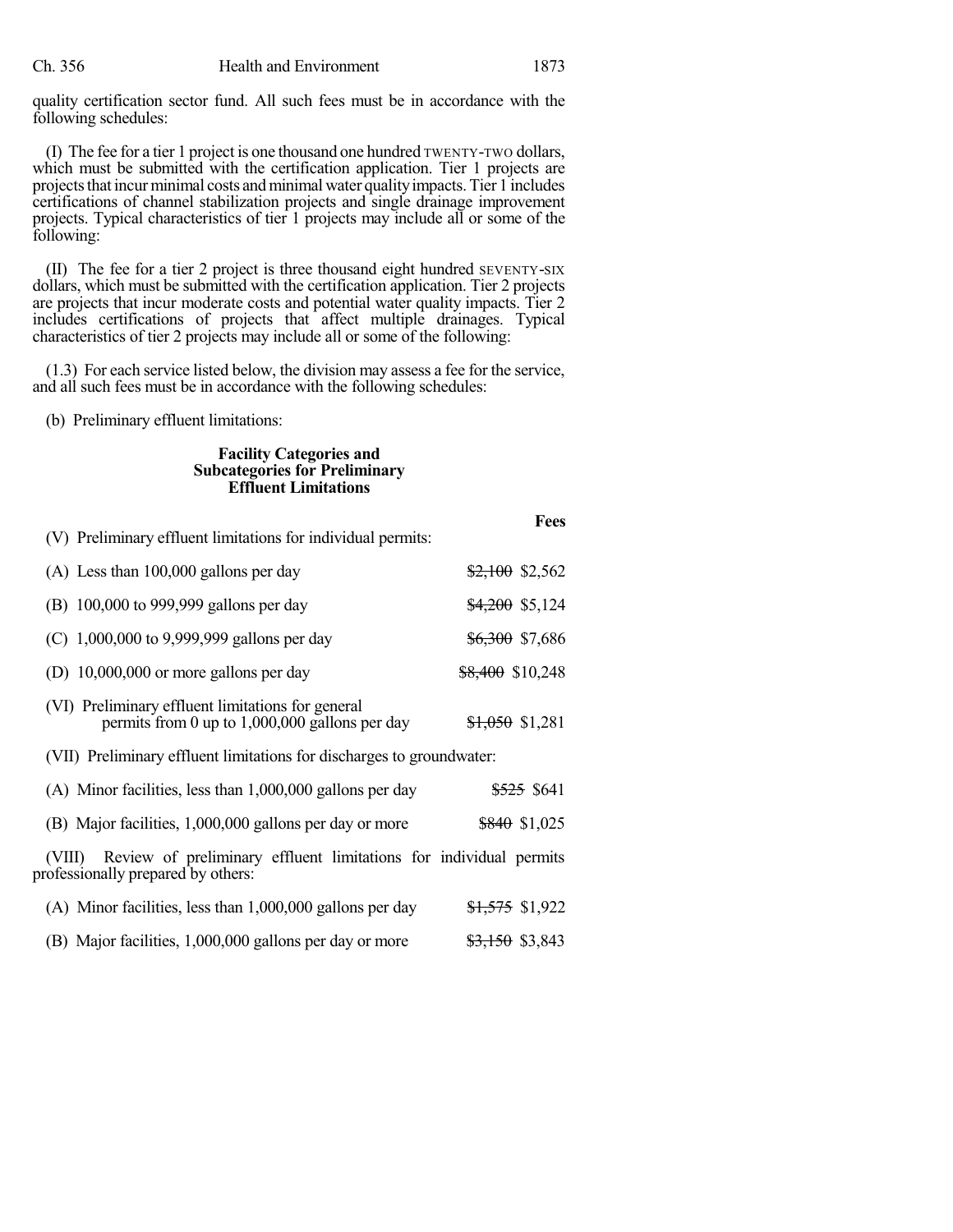| <b>Facility Categories and Subcategories</b><br>for Wastewater Site Applications<br>and Design Reviews     |                                                          |
|------------------------------------------------------------------------------------------------------------|----------------------------------------------------------|
| (I) Wastewater site applications:                                                                          | <b>Fees</b>                                              |
| (A) Wastewater treatment plants, less than 100,000 gallons<br>per day:<br><b>New</b><br>Expansion          | <del>\$7,738</del> \$9,440<br><del>\$6,191</del> \$7,553 |
| (B) Wastewater treatment plants from 100,000 to 999,999<br>gallons per day:<br><b>New</b><br>Expansion     | <del>\$15,477</del> \$18,882<br>$$12,381$ \$15,105       |
| (C) Wastewater treatment plants from 1,000,000 to<br>9,999,999 gallons per day:<br><b>New</b><br>Expansion | \$23,215 \$28,322<br>\$18,572 \$22,658                   |
| (D) Wastewater treatment plants, 10,000,000 gallons<br>per day or more:<br><b>New</b><br>Expansion         | <del>\$30,953</del> \$37,763<br>$$24,763$ \$30,211       |
| (E) Lift stations, less than 100,000 gallons per day:<br><b>New</b><br>Expansion                           | <del>\$1,935</del> \$2,361<br>\$1,548 \$1,889            |
| (F) Lift stations from 100,000 to 999,999 gallons per day:<br><b>New</b><br>Expansion                      | \$3,869 \$4,720<br>\$3,095 \$3,776                       |
| (G) Lift stations from $1,000,000$ to $9,999,999$ gallons per day:<br><b>New</b><br>Expansion              | \$5,804 \$7,081<br>\$4,643 \$5,664                       |
| (H) Lift stations, 10,000,000 gallons per day or more:<br><b>New</b><br>Expansion                          | <del>\$7,738</del> \$9,440                               |

(c) Wastewater site applications and design reviews: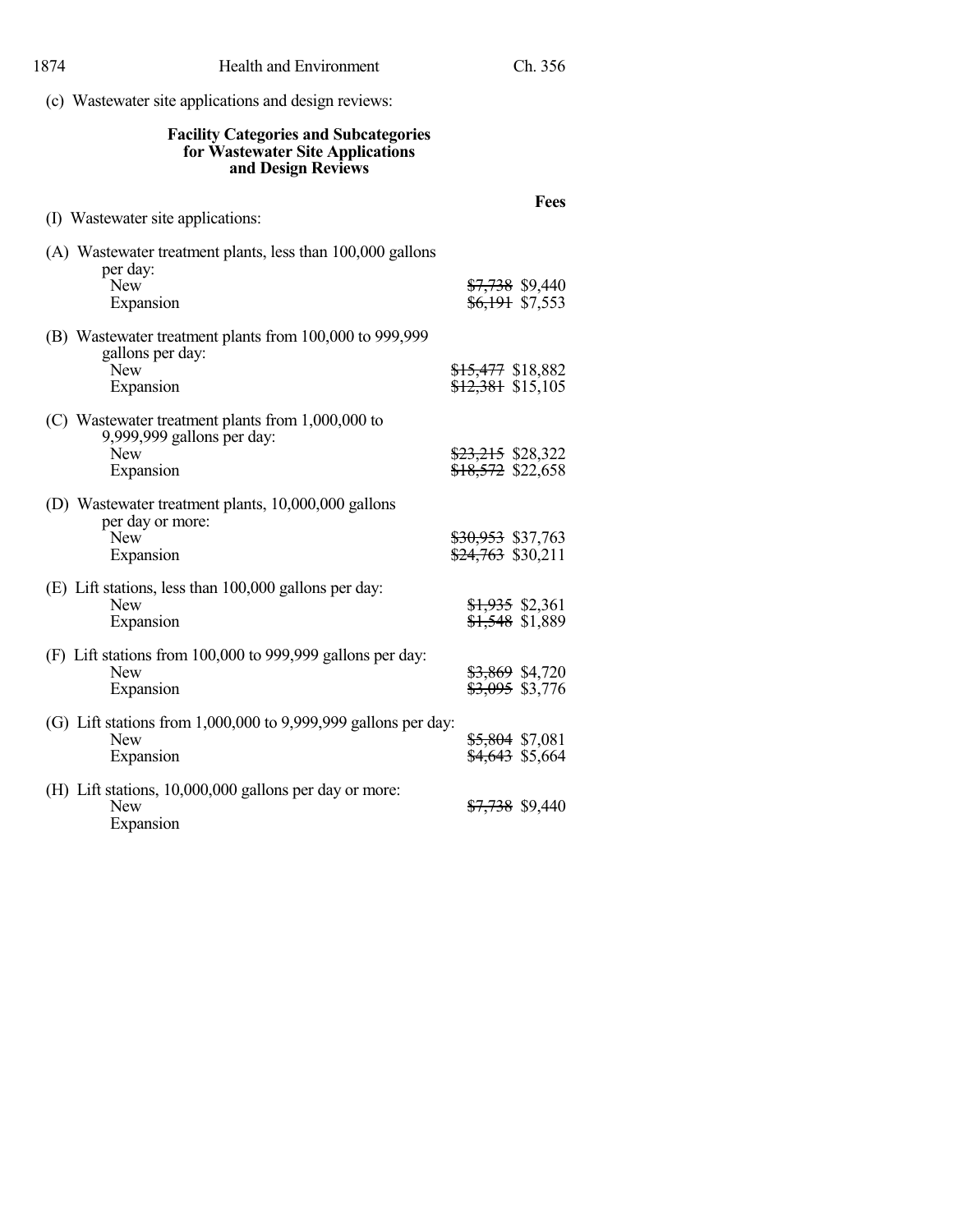| Ch. 356            | <b>Health and Environment</b>                                                                                                                                                                                                   | 1875                                                     |
|--------------------|---------------------------------------------------------------------------------------------------------------------------------------------------------------------------------------------------------------------------------|----------------------------------------------------------|
|                    |                                                                                                                                                                                                                                 | <del>\$6,191</del> \$7,553                               |
|                    | (I) Amendments to site applications concerning a change<br>from gas chlorination to liquid chlorination or<br>from any form of chlorination to ultraviolet light<br>disinfection, less than 100,000 gallons per day             | <del>\$451</del> \$550                                   |
|                    | (J) Amendments to site applications concerning a change<br>from gas chlorination to liquid chlorination or<br>from any form of chlorination to ultraviolet light<br>disinfection from 100,000 to 999,999 gallons per day        | $$903$ \$1,102                                           |
|                    | (K) Amendments to site applications concerning a change<br>from gas chlorination to liquid chlorination or<br>from any form of chlorination to ultraviolet light<br>disinfection from 1,000,000 to 9,999,999<br>gallons per day | <del>\$1,354</del> \$1,652                               |
|                    | (L) Amendments to site applications concerning a change<br>from gas chlorination to liquid chlorination or<br>from any form of chlorination to ultraviolet light<br>disinfection, 10,000,000 gallons per day or more            | <del>\$1,806</del> \$2,203                               |
|                    | (M) Other amendments to site application, less than<br>100,000 gallons per day                                                                                                                                                  | <del>\$645</del> \$787                                   |
|                    | (N) Other amendments to site applications from 100,000<br>to 999,999 gallons per day                                                                                                                                            | $$1,290$ \$1,574                                         |
|                    | (O) Other amendments to site applications from<br>1,000,000 to 9,999,999 gallons per day                                                                                                                                        | <del>\$1,935</del> \$2,361                               |
|                    | (P) Other amendments to site applications, 10,000,000<br>gallons per day or more                                                                                                                                                | \$2,579 \$3,146                                          |
|                    | (Q) On-site wastewater treatment systems                                                                                                                                                                                        | <del>\$4,500</del> \$5,490                               |
| (R) Extension      |                                                                                                                                                                                                                                 | <del>\$650</del> \$793                                   |
|                    | (S) Interceptor site applications                                                                                                                                                                                               | \$1,300 \$1,586                                          |
|                    | (T) Interceptor certifications                                                                                                                                                                                                  | <del>\$300</del> \$366                                   |
| (U) Outfall sewers |                                                                                                                                                                                                                                 | <del>\$1,300</del> \$1,586                               |
|                    | (II) Wastewater design review:                                                                                                                                                                                                  |                                                          |
| per day:           | (A) Wastewater treatment plants, less than 100,000 gallons                                                                                                                                                                      |                                                          |
| New                | Expansion                                                                                                                                                                                                                       | <del>\$4,900</del> \$5,978<br><del>\$3,900</del> \$4,758 |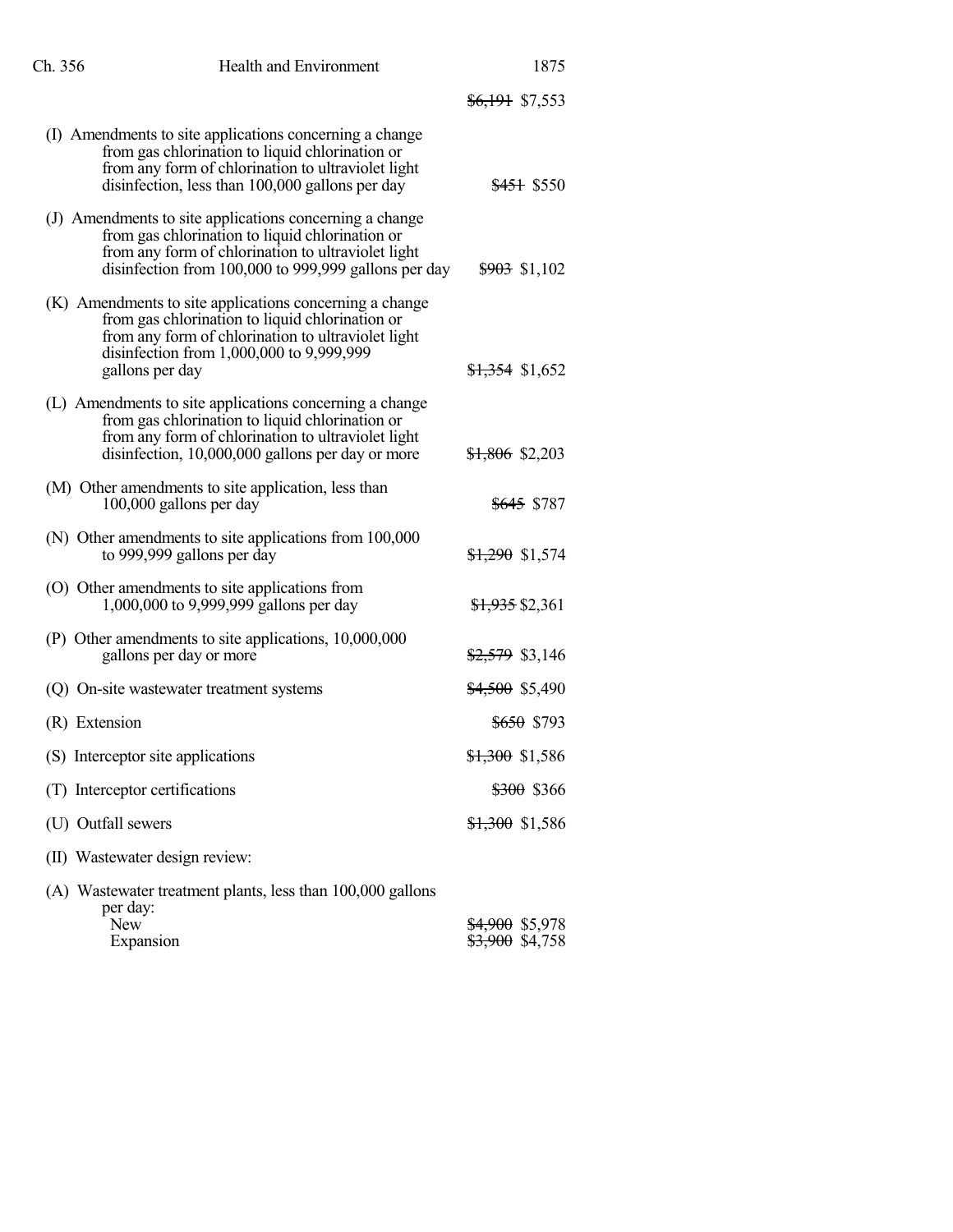| 1876 | Health and Environment                                                                                                                                                                                                                                   | Ch. 356                                           |
|------|----------------------------------------------------------------------------------------------------------------------------------------------------------------------------------------------------------------------------------------------------------|---------------------------------------------------|
|      | (B) Wastewater treatment plants from 100,000 to 999,999<br>gallons per day:<br>New<br>Expansion                                                                                                                                                          | \$9,900 \$12,078<br><del>\$7,900</del> \$9,638    |
|      | (C) Wastewater treatment plants from 1,000,000 to<br>9,999,999 gallons per day:<br>New<br>Expansion                                                                                                                                                      | \$14,800 \$18,056<br><del>\$11,800</del> \$14,396 |
|      | (D) Wastewater treatment plants, 10,000,000 gallons per<br>day or more:<br><b>New</b><br>Expansion                                                                                                                                                       | \$19,700 \$24,034<br><del>\$15,800</del> \$19,276 |
|      | (E) Lift stations, less than 100,000 gallons per day:<br><b>New</b><br>Expansion                                                                                                                                                                         | $$1,200$ \$1,464<br>$$1,000$ \$1,220              |
|      | (F) Lift stations from 100,000 to 999,999 gallons per day:<br><b>New</b><br>Expansion                                                                                                                                                                    | $$2,500$ \$3,050<br>$$2,000$ \$2,440              |
|      | (G) Lift stations from $1,000,000$ to $9,999,999$ gallons per day:<br><b>New</b><br>Expansion                                                                                                                                                            | $$3,700$ \$4,514<br>\$3,000 \$3,660               |
|      | (H) Lift stations, 10,000,000 gallons per day or more:<br><b>New</b><br>Expansion                                                                                                                                                                        | <del>\$4,900</del> \$5,978<br>\$3,900 \$4,758     |
|      | (I) Amendments to site applications concerning a change<br>from gas chlorination to liquid chlorination or from<br>any form of chlorination to ultraviolet light<br>disinfection, less than 100,000 gallons per day                                      | \$500 \$610                                       |
|      | (J) Amendments to site applications concerning a change<br>from gas chlorination to liquid chlorination or from<br>any form of chlorination to ultraviolet light<br>disinfection from 100,000 to 999,999 gallons per day $\frac{$1,000}{$1,000}$ \$1,220 |                                                   |
|      | (K) Amendments to site applications concerning a change<br>from gas chlorination to liquid chlorination or from<br>any form of chlorination to ultraviolet light<br>disinfection from $1,000,000$ to $9,999,999$ gallons<br>per day                      | <del>\$1,500</del> \$1,830                        |
|      | (L) Amendments to site applications concerning a change<br>from gas chlorination to liquid chlorination or from<br>any form of chlorination to ultraviolet light<br>disinfection, 10,000,000 gallons per day or more                                     | $$2,000$ \$2,440                                  |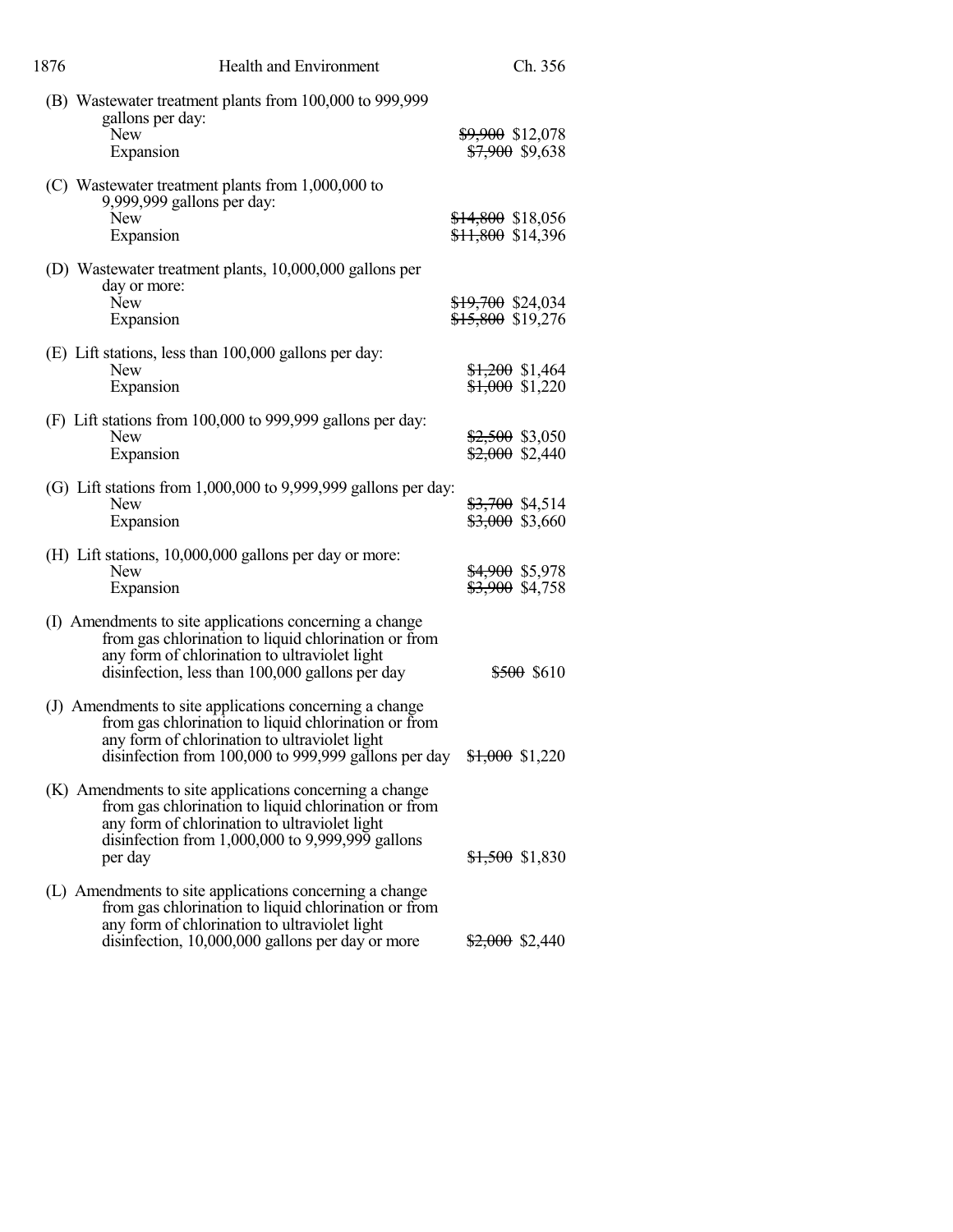| Ch. 356        | <b>Health and Environment</b>                                                             | 1877                       |
|----------------|-------------------------------------------------------------------------------------------|----------------------------|
|                | (M) Other amendments to site application, less than<br>100,000 gallons per day            | <del>\$700</del> \$854     |
|                | (N) Other amendments to site applications, from 100,000<br>to 999,999 gallons per day     | <del>\$1,400</del> \$1,708 |
|                | (O) Other amendments to site applications, from 1,000,000<br>to 9,999,999 gallons per day | <del>\$2,100</del> \$2,562 |
|                | (P) Other amendments to site applications, 10,000,000<br>gallons per day or more          | <del>\$2,800</del> \$3,416 |
|                | (Q) On-site wastewater treatment systems                                                  | \$3,000 \$3,660            |
|                | (R) Interceptor site applications                                                         | <del>\$1,400</del> \$1,708 |
| Outfall sewers |                                                                                           | <del>\$1,400</del> \$1,708 |
|                |                                                                                           |                            |

(1.5) (c) (I) It is the intent of the general assembly that:

(A) A portion of the expenses of the discharge permit system be funded from the general fund, reflecting the benefit derived by the general public; except that the general assembly may determine, in any given fiscal year, that general fund revenues are inadequate to meet general fund demands and that, as a consequence, it is necessary to forego, subject to future reconsideration, all or some portion of such general fund contribution to the discharge permit program pursuant to this part 5; AND

(B) THE FEES ESTABLISHED IN THIS SECTION SHOULD NOT BE ADJUSTED UNTIL AT LEAST 2023 AND, BEFORE THE GENERAL ASSEMBLY ADJUSTS THE FEES, THE DEPARTMENT OFPUBLIC HEALTH AND ENVIRONMENT SHALL ENGAGE STAKEHOLDERS IN A PROCESS TO REVIEW THE TOTAL FUNDING FOR THE DISCHARGE PERMIT SYSTEM, INCLUDING FEDERAL MONEY, MONEY FROM THE GENERAL FUND, AND ALL SECTOR FEES.

(II) IN FURTHERANCE OF THIS POLICY,IN FUTURE FEE AND FUNDING CHANGES,THE RATIOS DESCRIBED IN THIS SUBSECTION  $(1.5)(c)(II)$  should be maintained except AS MAY BE REVISED BY THE GENERAL ASSEMBLY BY BILL:

(A) COMMERCE AND INDUSTRY SECTOR: FIFTY PERCENT GENERAL FUND AND FIFTY PERCENT CASH FUNDS:

(B) CONSTRUCTION SECTOR: TWENTY PERCENT GENERAL FUND AND EIGHTY PERCENT CASH FUNDS;

(C) MUNICIPAL SEPARATE STORM SEWER: FIFTY PERCENT GENERAL FUND AND FIFTY PERCENT CASH FUNDS;

(D) PESTICIDES SECTOR:NINETY-FOUR PERCENT GENERAL FUND AND SIX PERCENT CASH FUNDS;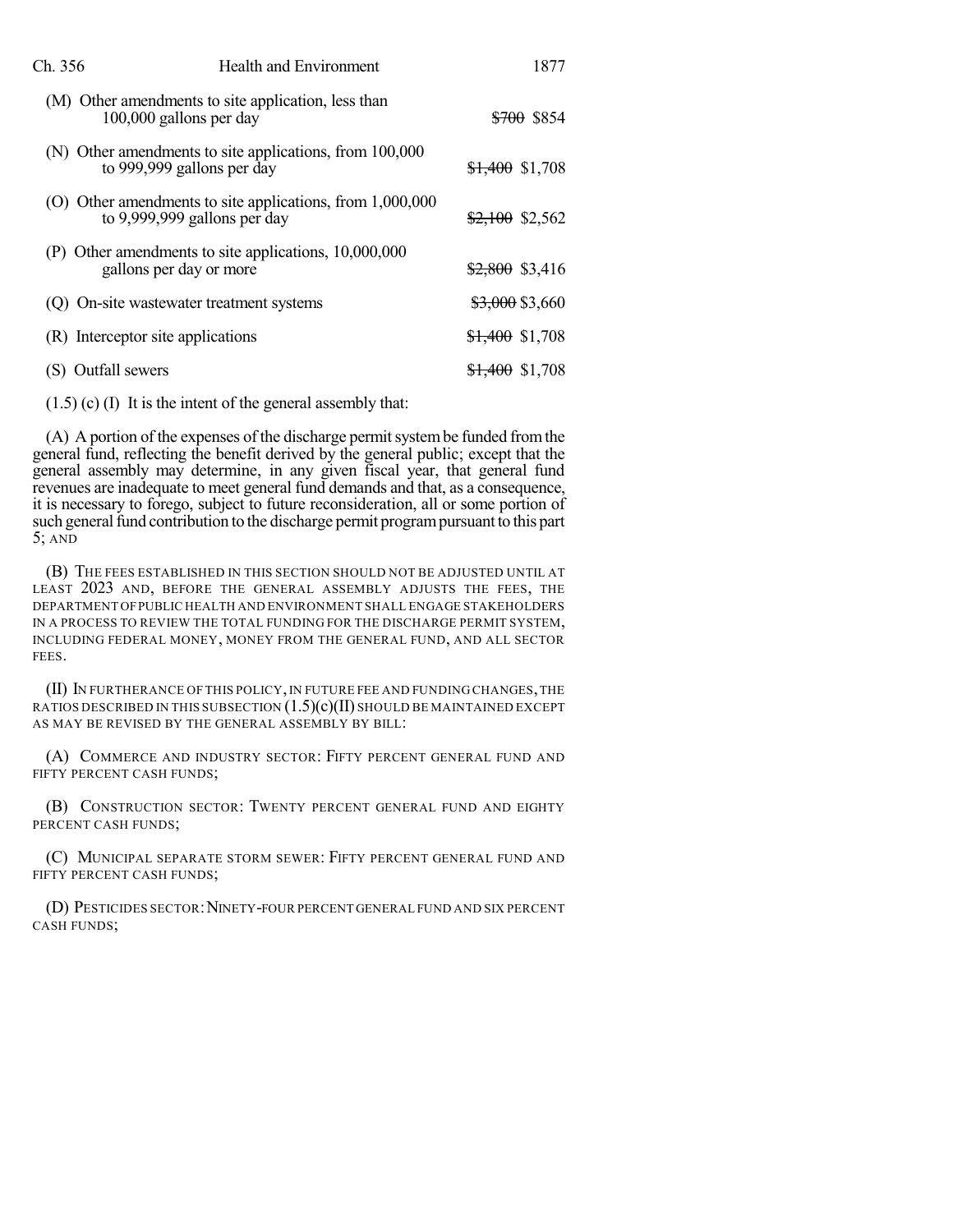(E) PUBLIC AND PRIVATE UTILITIES SECTOR: FIFTY PERCENT GENERAL FUND AND FIFTY PERCENT CASH FUNDS; AND

(F) WATER QUALITY CERTIFICATIONS SECTOR:FIVE PERCENT GENERAL FUND AND NINETY-FIVE PERCENT CASH FUNDS.

**SECTION 3.** In Colorado Revised Statutes, 25-8-502, **amend** (1.7)(a) introductory portion and  $(1.7)(a)$  as follows:

**25-8-502. Application - definitions - fees - funds created - public participation - repeal.** (1.7) (a) Commencing in 2016, The department of public health and environment shall report annually to:

(I) The senate agriculture and natural resources committee and the house of representatives agriculture, livestock, and natural resources committee, or their successor committees, on:

(A) The environmental agriculture program. The report must include the number of permits processed, the number of inspections conducted, the number of enforcement actions taken, and the costs associated with all program activities during the preceding year. The department shall submit the report on or before March 31 of each year.

(B) THE CLEAN WATER PROGRAM. THE REPORT MUST INCLUDE THE NUMBER OF PERMITS PROCESSED, THE NUMBER OF APPLICATIONS PENDING FOR NEW AND AMENDED PERMITS,THE LENGTH OFTIME THE PERMITS REMAIN IN THE SYSTEM PRIOR TO ISSUANCE, THE NUMBER OF INSPECTIONS CONDUCTED, THE NUMBER OF SITE APPLICATION AND DESIGN REVIEWS COMPLETED, THE NUMBER OF ENFORCEMENT ACTIONS TAKEN, THE COSTS ASSOCIATED WITH EACH SECTOR SPECIFIED IN SUBSECTIONS  $(1.1)$ ,  $(1.2)$ , and  $(1.3)$  of this section, the number of full-time EQUIVALENTS ASSIGNED TO AND ACTIVELY PROCESSING PERMITS, THE NUMBER OF FULL-TIME EQUIVALENTS ASSIGNED TO AND ACTIVELY CONDUCTING INSPECTIONS, THE NUMBER OFFULL-TIME EQUIVALENTS ASSIGNED TO AND ACTIVELY CONDUCTING SITE APPLICATION AND DESIGN REVIEWS, THE NUMBER OF FULL-TIME EQUIVALENTS ASSIGNED TO AND ACTIVELY CONDUCTING ENFORCEMENT ACTIONS, AND THE NUMBER OF FULL-TIME EQUIVALENTS ASSIGNED TO AND ACTIVELY DEVELOPING RULES AND STANDARDS. THE DEPARTMENT SHALL INFORM THE COMMITTEES REGARDING ALL NEW STANDARDS AND RULES TO BE PROPOSED WITHIN THE SUBSEQUENT YEAR. THE DEPARTMENT SHALL SUBMIT THE REPORT ON OR BEFORE MARCH 31 OF EACH YEAR. COMMENCING IN 2017, THE DEPARTMENT SHALL DEVELOP BASELINE INFORMATION FOR REPORTING. COMMENCING IN 2018, THE DEPARTMENT SHALL PROVIDE INFORMATION ON IMPROVEMENTS THAT HAVE BEEN MADE IN COMPARISON TO THE BASELINE INFORMATION AND INFORMATION ON THE BARRIERS TO MAKING IMPROVEMENTS.

**SECTION 4.** In Colorado Revised Statutes, 25-10-107, **amend** (3) as follows:

**25-10-107. Fees.** (3) In addition to the fees established in this section, the division may assess a fee of twenty-three dollars for each permit authorized for a new, repaired, or upgraded on-site wastewater treatment system. Of that fee, the county in which the on-site wastewater treatment system is or will be located shall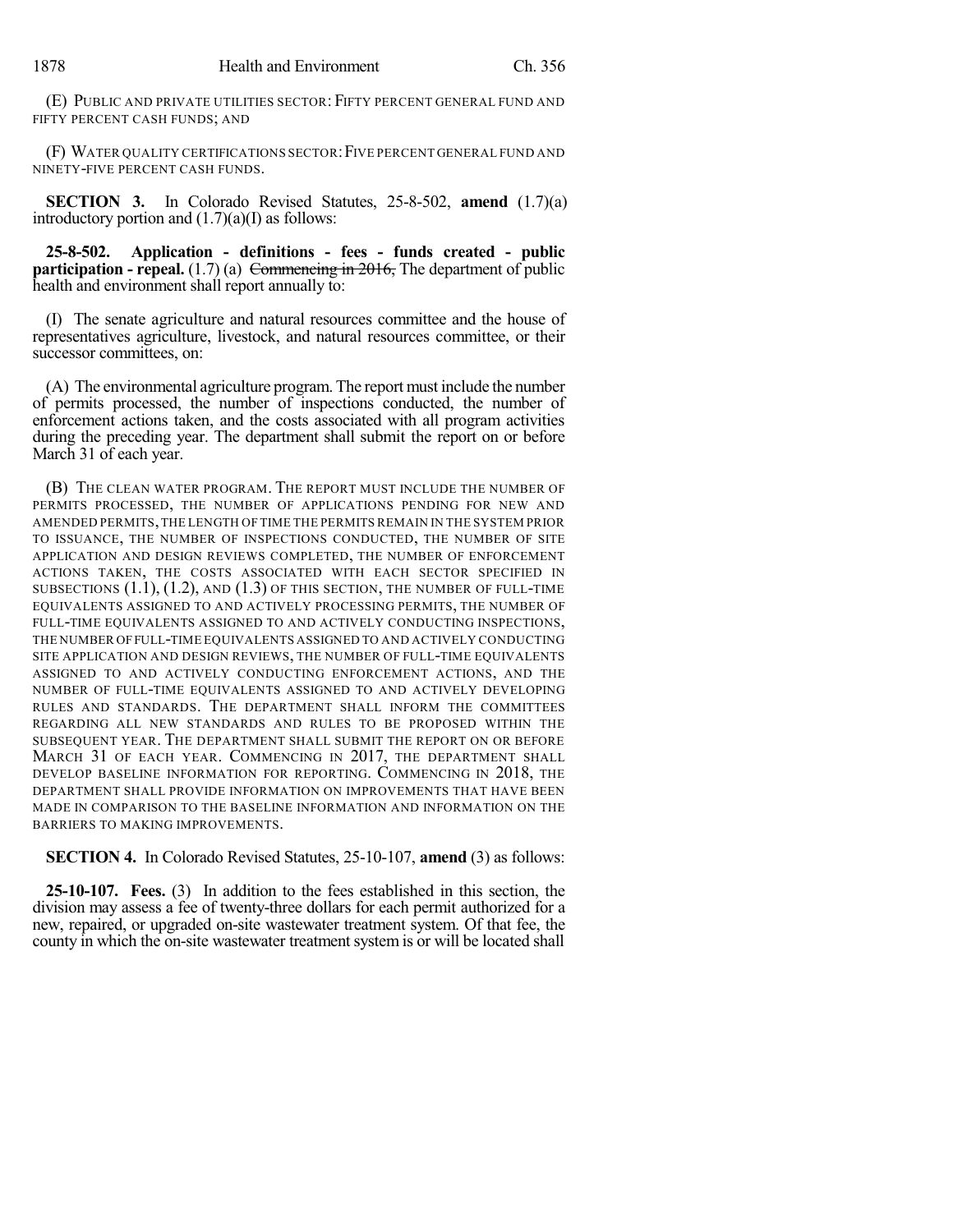retain three dollars to cover the county's administrative costs and SHALL TRANSMIT twenty dollars shall be transmitted to the state treasurer, who shall deposit that sum in the water quality control PUBLIC AND PRIVATE UTILITIES SECTOR fund created in section 25-8-502  $\left(\frac{1}{e}\right)(1.5)(a)(V)$ .

**SECTION 5. Transfers.** (1) On July 1, 2017, the state treasurer shall transfer \$809,107 from the water quality improvement fund created in section 25-8-608 (1.5), C.R.S., to the general fund.

(2) On July 1, 2017, the state treasurer shall transfer the following amounts from the general fund:

(a) To the commerce and industry sector fund created in section 25-8-502 (1.5)(a)(I), C.R.S., \$152,772;

(b) To the municipal separate storm sewer sector fund created in section 25-8-502  $(1.5)(a)(IV)$ , C.R.S., \$23,046; and

(c) To the public and private utilities sector fund created in section 25-8-502  $(1.5)(a)(V)$ , C.R.S., \$633, 289.

**SECTION 6. Appropriation - adjustments to 2017 long bill.** (1) To implement this act, appropriations made in the annual general appropriation act for the 2017-18 state fiscal year to the department of public health and environment are adjusted as follows:

(a) The general fund appropriation for use by the water quality control division for administration is decreased by \$62,569; and

(b) The general fund appropriation for use by the water quality control division for the construction sector is decreased by \$74,878.

(2) For the 2017-18 state fiscal year, \$570,489 is appropriated to the department of public health and environment for use by the water quality control division. This appropriation is from the general fund. To implement this act, the division may use this appropriation as follows:

(a) \$182,228 for the commerce and industry sector;

(b) \$40,558 for the municipal separate storm sewer system sector;

(c) \$95,543 for the pesticide sector;

(d) \$243,120 for the public and private utilities sector; and

(e) \$9,040 for the water quality certification sector.

**SECTION 7. Appropriation.** (1) For the 2017-18 state fiscal year, \$152,772 is appropriated to the department of public health and environment for use by the water quality control division. This appropriation is from the commerce and industry sector fund created in section 25-8-502 (1.5)(a)(I), C.R.S. To implement this act, the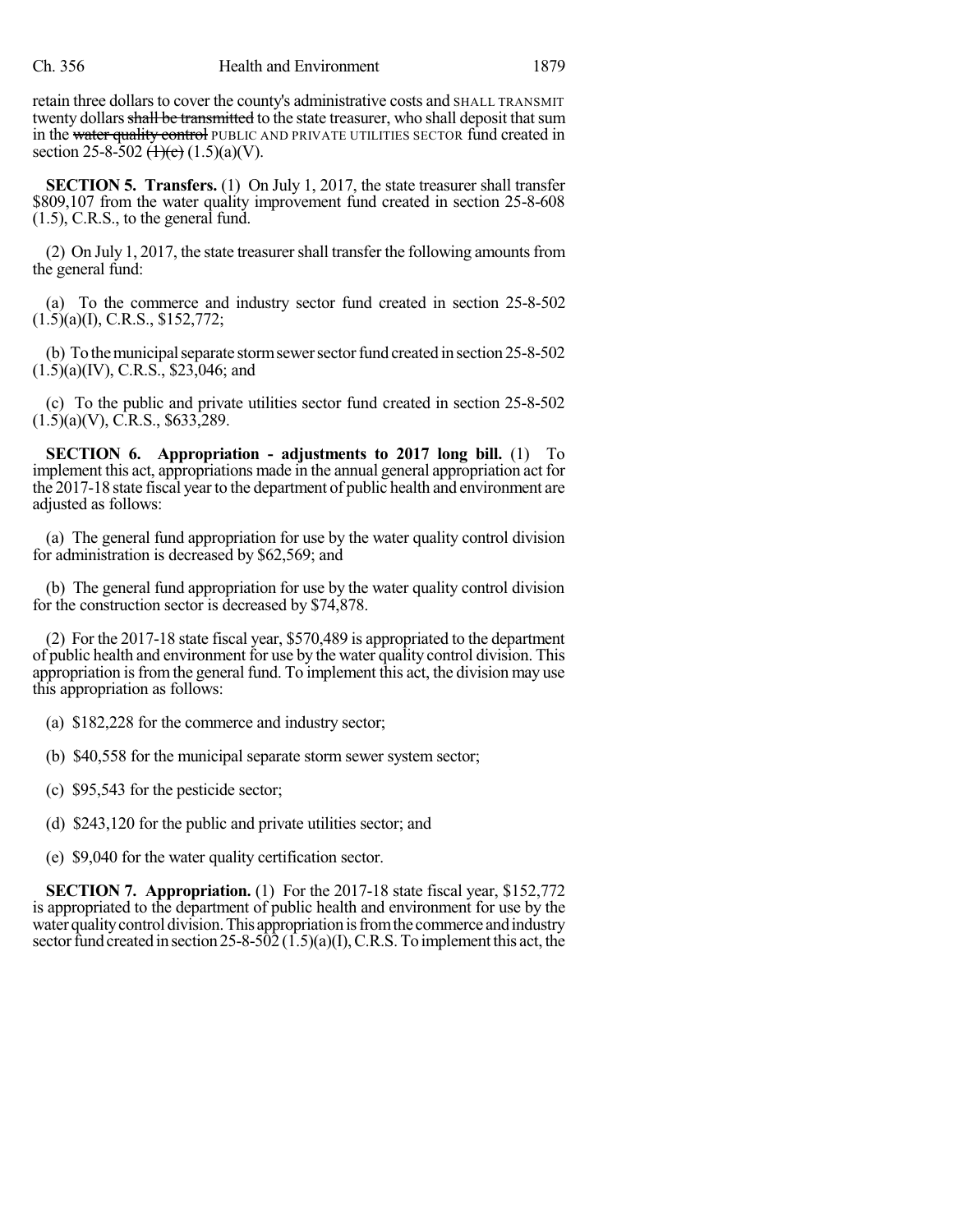division may use this appropriation as follows:

- (a) \$9,207 for administration; and
- (b) \$143,565 for the commerce and industry sector.

**SECTION 8. Appropriation - adjustments to 2017 long bill.** (1) To implement this act, the cash funds appropriation made in the annual general appropriation act for the 2017-18 state fiscal year to the department of public health and environment from the construction sector fund created in section 25-8-502  $(1.5)(a)(II)$ , C.R.S., for use by the water quality control division for the construction sector is decreased by \$20,874.

(2) For the 2017-18 state fiscal year, \$18,160 is appropriated to the department of public health and environment for use by the water quality control division. This appropriation is from the construction sector fund created in section 25-8-502  $(1.5)(a)(II)$ , C.R.S. To implement this act, the division may use this appropriation for administration.

**SECTION 9. Appropriation.** (1) For the 2017-18 state fiscal year, \$23,046 is appropriated to the department of public health and environment for use by the water quality control division. This appropriation is from the municipal separate storm sewer system sector fund created in section 25-8-502  $(1.5)(a)(IV)$ , C.R.S. To implement this act, the division may use this appropriation as follows:

(a) \$566 for administration; and

(b) \$22,480 for the municipal separate storm sewer system sector.

**SECTION 10. Appropriation - adjustments to 2017 long bill.** (1) To implement this act, appropriations made in the annual general appropriation act for the 2017-18 state fiscal year to the department of public health and environment are adjusted as follows:

(a) The cash funds appropriation from the pesticides sector fund created in section 25-8-502 (1.5)(a) $(\hat{III})$ , C.R.S., for use by the water quality control division for administration is decreased by \$1,174.

(b) The cash funds appropriation from the pesticides sector fund created in section 25-8-502  $(1.5)(a)$  $(\overline{III})$ , C.R.S., for use by the water quality control division for the pesticides sector is decreased by \$11,784.

**SECTION 11. Appropriation.** (1) For the 2017-18 state fiscal year, \$633,289 is appropriated to the department of public health and environment for use by the water quality control division. This appropriation is from the public and private utilities sector fund created in section  $25-\sqrt{8}-502$  (1.5)(a)(V), C.R.S. To implement this act, the division may use this appropriation as follows:

(a) \$34,431 for administration; and

(b) \$598,858 for the public and private utilities sector.